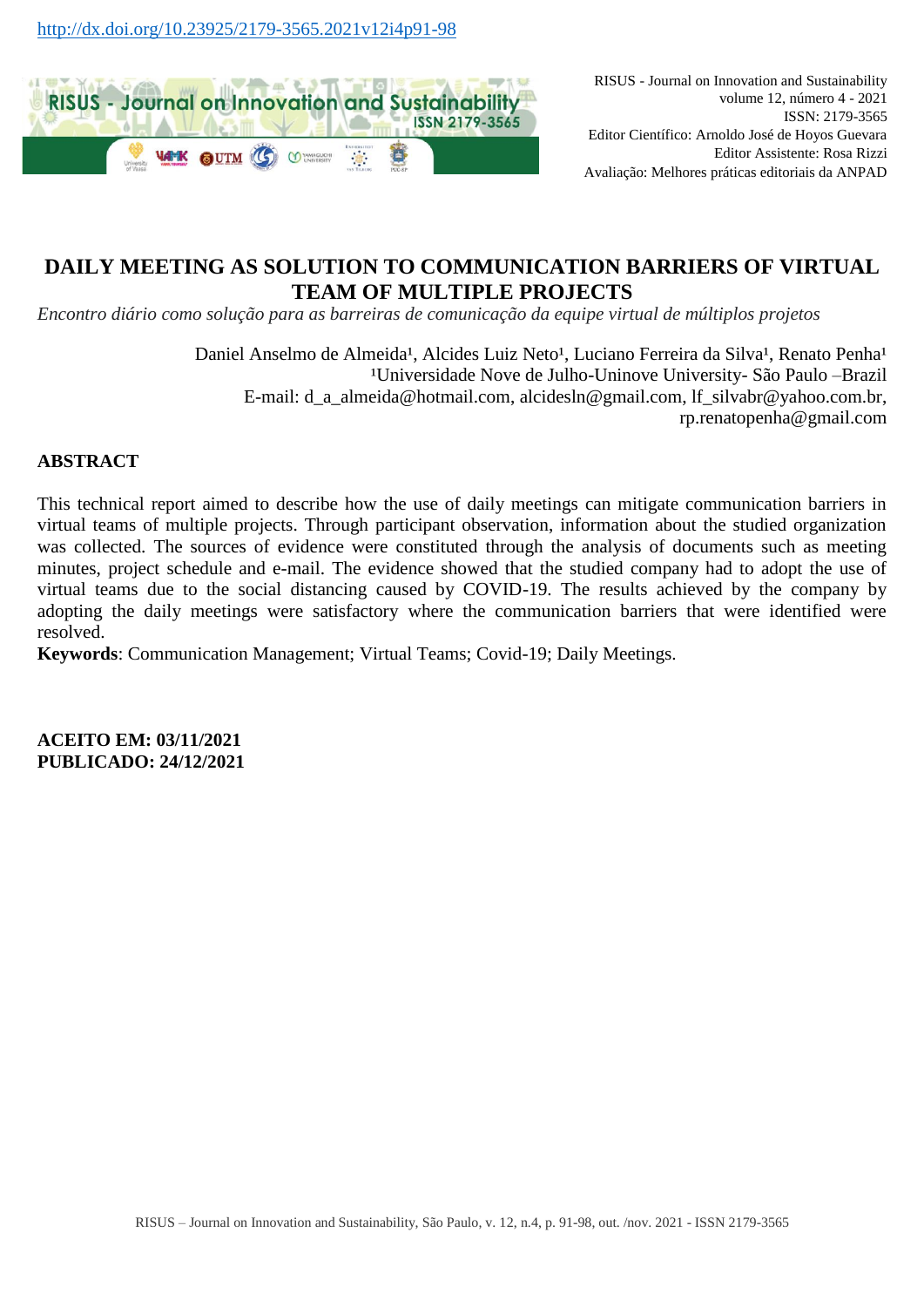



RISUS - Journal on Innovation and Sustainability volume 12, número 4 - 2021 ISSN: 2179-3565 Editor Científico: Arnoldo José de Hoyos Guevara Editor Assistente: Rosa Rizzi Avaliação: Melhores práticas editoriais da ANPAD

# **ENCONTRO DIÁRIO COMO SOLUÇÃO PARA AS BARREIRAS DE COMUNICAÇÃO DA EQUIPE VIRTUAL DE COMUNICAÇÃO DE MÚLTIPLOS PROJETOS**

*Daily meeting as solution to communication barriers of virtual team of multiple projects*

Daniel Anselmo de Almeida<sup>1</sup>, Alcides Luiz Neto<sup>1</sup>, Luciano Ferreira da Silva<sup>1</sup>, Renato Penha<sup>1</sup> <sup>1</sup>Universidade Nove de Julho-Uninove University- São Paulo –Brazil E-mail: [d\\_a\\_almeida@hotmail.com,](mailto:d_a_almeida@hotmail.com) [alcidesln@gmail.com,](mailto:alcidesln@gmail.com) [lf\\_silvabr@yahoo.com.br,](mailto:lf_silvabr@yahoo.com.br) [rp.renatopenha@gmail.com](mailto:rp.renatopenha@gmail.com)

#### **RESUMO**

Este relatório técnico teve como objetivo descrever como a utilização de reuniões diárias pode mitigar barreiras de comunicação em equipes virtuais de múltiplos projetos. Por meio da observação participante, foram coletadas informações sobre a organização estudada. As fontes de evidência foram constituídas por meio da análise de documentos como atas de reuniões, cronograma do projeto e e-mail. As evidências mostraram que a empresa estudada teve que adotar a utilização de equipes virtuais devido ao distanciamento social causado pelo COVID-19. Os resultados alcançados pela empresa com a adoção das reuniões diárias foram satisfatórios onde foram eliminadas as barreiras de comunicação identificadas.

**Palavras-chave**: Gestão da Comunicação; Times virtuais; Covid19; Reuniões diárias.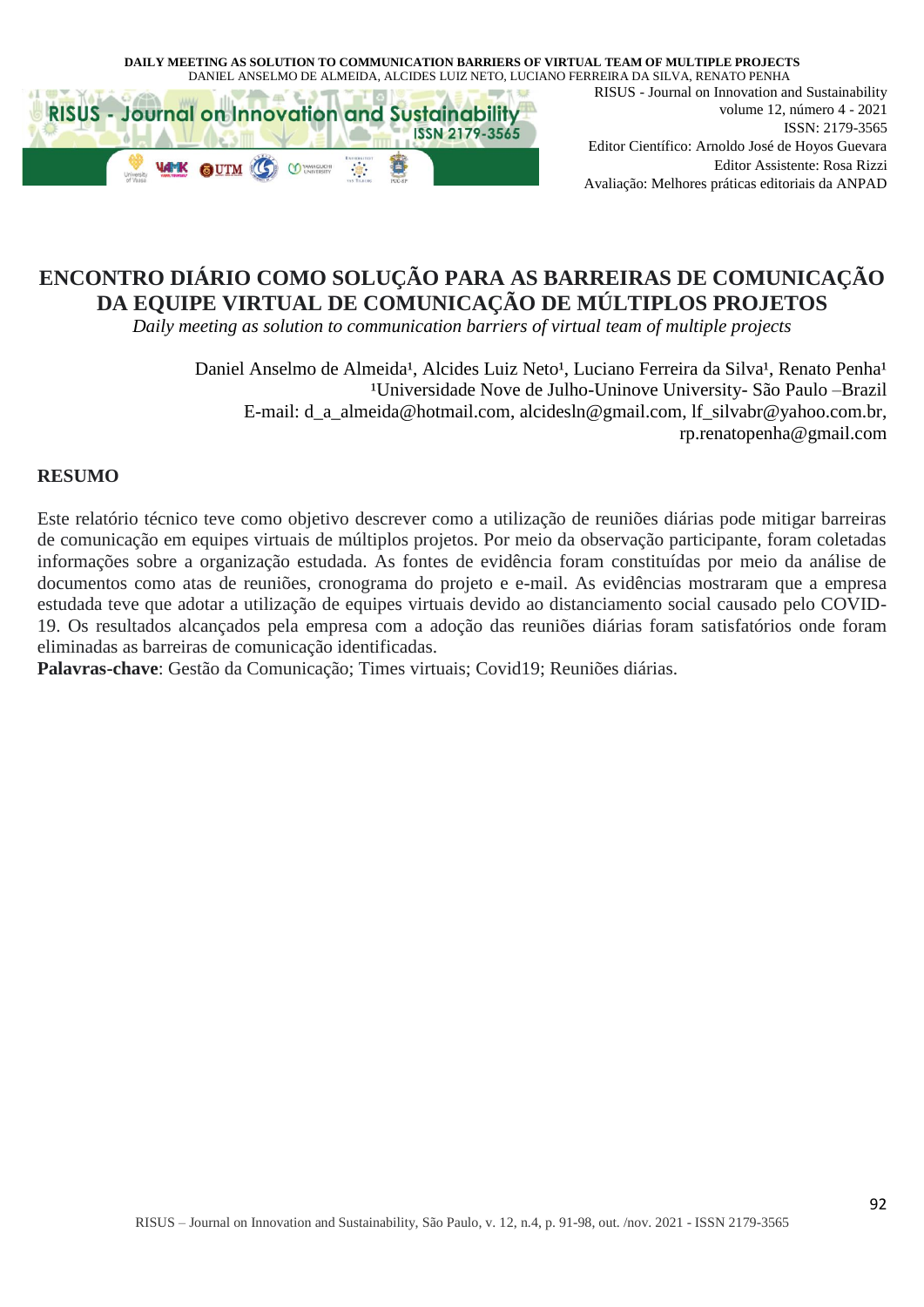## **INTRODUCTION**

A project is a temporary effort aimed at producing a product or service (PMI, 2008). It is through projects that companies manage to execute their strategies and project offices are increasingly playing a strategic role within organizations (Grander, 2019). A relevant aspect regarding project management and the search for competitiveness is that companies are adopting the use of virtual teams, as this practice has some benefits such as travel cost reduction, the possibility of using people with the best knowledge about a subject anywhere on the globe, speed in the delivery process of a product or service (Gallego *et al*., 2021; Zuofa *et al*., 2021).

A virtual project team is defined by people who are in different places, who need to carry out tasks in a coordinated way to achieve a common goal, and for that, they use technological means to carry out their communication (Casey *et al*., 2006). When we have a scenario where the project is formed by a virtual team, we have some challenges in project management, and among these challenges, we can mention: effective communication between project team members, connectivity problems (technological tools), and problems knowledge transfer (Reed *et al*., 2010).

In this scenario, the application of daily meetings promotes effective communication between project team members, as with the involvement of all team members focused on project problems and aims, it is possible for everyone to follow the tasks that are being carried out, which allows activities to be carried out in a more coordinated manner and effectively (Yilmaz & O'Connor, 2016). Therefore, to improve the effective communication, the daily meetings also bring the benefit of problem solving with more agility, as by sharing the problems they are facing, the team members make themselves available to assist each other in solving problems (Stray *et al.,* 2016).

It is worth noting that a stimulus for the use of virtual teams occurred in 2020 when companies faced a great challenge when they had to carry out their activities remotely due to COVID-19. This situation, which impacted society, due to the need to apply social distancing, led companies to rethink structures and processes. Zuofa *et al*. (2021) point out that despite the use of virtual or distributed teams already being applied by some organizations as a competitive differential; many other organizations were not structured to operate with this configuration of teams, but due to COVID-19 they had to adapt.

In this way, when there is a change in the environment and how communication is carried out, the entire process must be adequate so that it can be carried out clearly and transparently to all interested parties, ensuring that it is understood by its recipient. Based on this context, this technical report aimed to describe how the use of daily meetings can mitigate communication barriers in virtual teams of multiple projects.

### **1 METHODOLOGICAL PROCEDURES**

For the preparation of this technical report, participant observation was used. The observation of a phenomenon with greater proximity and its externalization in an academic document allows linking theory to practice considering all the knowledge and practice of the professionals involved in the organization that was studied (Nunes & Infante, 1996). Therefore, from the selection of the company and the phenomenon studied, it was observed how the actions and negotiations carried out during the period of March 2020 and August 2020 were observed to solve the problems of communication management in the virtual team.

Table 1 identifies the phases that were used to carry out the problem identification process, the intervention to solve it, the implementation process, and the monitoring of its effectiveness. This entire process was carried out only by the author of the technical report.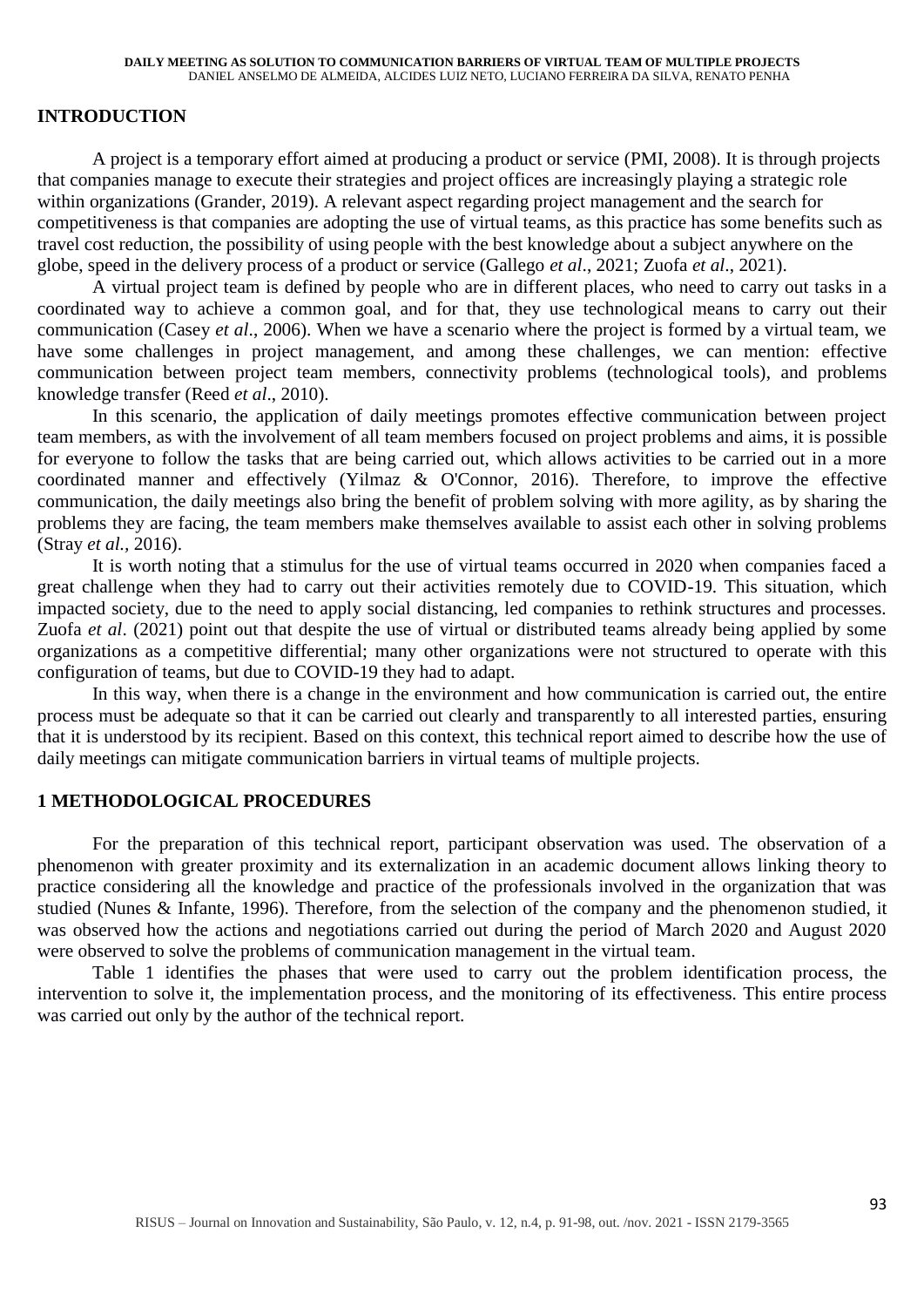#### **DAILY MEETING AS SOLUTION TO COMMUNICATION BARRIERS OF VIRTUAL TEAM OF MULTIPLE PROJECTS** DANIEL ANSELMO DE ALMEIDA, ALCIDES LUIZ NETO, LUCIANO FERREIRA DA SILVA, RENATO PENHA

| <b>Phases</b>                                           | <b>Procedures</b>                                                                                                                                                                                                                                                                                                                                                                                                                                                                                 |
|---------------------------------------------------------|---------------------------------------------------------------------------------------------------------------------------------------------------------------------------------------------------------------------------------------------------------------------------------------------------------------------------------------------------------------------------------------------------------------------------------------------------------------------------------------------------|
| 1ª Phase: Survey of<br>internal documentation           | E-mails, meeting minutes, and project schedules were analyzed.<br>a)<br>The objective here was to identify evidence of the problems that were<br>occurring with the new configuration of the service team.                                                                                                                                                                                                                                                                                        |
| 2 <sup>ª</sup> Phase: Critical<br>Analysis              | a) The information that was available in the documents (e-mails, meeting<br>minutes, project schedule and messages) related to the process of<br>mapping solutions to solve the problems was analyzed.<br>b) Information from the weekly meetings that project managers held was<br>analyzed.<br>c) Here the following problems were identified:<br>· Schedule Conflict.<br>• Problem of calling those responsible for the activities.<br>• Lack of knowledge in the internal communication tool. |
| 3 <sup>ª</sup> Intervention Phase                       | The experience of the author of the technical report in the<br>a)<br>process of mapping possible solutions, defining the solution to be<br>adopted, validating the solution, and making official the use of the<br>solution was explored.                                                                                                                                                                                                                                                         |
| 4 <sup>ª</sup> Phase - Validation<br>and Implementation | For the process of validation and implementation of the chosen<br>a)<br>solution, the experience of the author of the technical report was used.<br>This process was divided into two stages, the first being the approval<br>of the solution in a predetermined period and the second stage in the<br>process of officializing the adopted solution.                                                                                                                                             |
| 5 <sup>ª</sup> Phase - Monitoring                       | The monitoring process of the implemented solution was based<br>a)<br>on the analysis of the minutes of the meetings held between the service<br>manager and the project managers.                                                                                                                                                                                                                                                                                                                |

**Table 1 Analysis Phases**

The author of the technical report had direct participation in the process from the identification of the problem to the implementation of the solution. It should also be noted that all the necessary information was available and was used to define the intervention adopted to solve the problems.

### **2 DIAGNOSIS OF THE PROBLEM-SITUATION AND/OR OPPORTUNITY**

The company used in the study is an information technology infrastructure solutions integrator and service provider, operating in the Brazilian market for 40 years, and has ten different suppliers in its portfolio. With a staff of approximately 100 people, which are distributed in two offices, with the head office in the city of São Paulo and a branch in Rio de Janeiro.

This study only includes people from the head office's professional services department, which is composed of sixteen people, including a service manager, two project managers, and thirteen technical analysts. This team is responsible for performing two types of activities: (i) tasks related to projects; and (ii) activities related to maintenance and technical support for the solutions sold.

The service team is small, 11 people considering the service and project manager are located within the same office. The communication between the team was with a low level of formalization.

Because the project team is small, 11 people between team members and project managers, and all are located within the same office, project communication throughout its life cycle was carried out verbally and with a low level of formalization. Formalizations were more frequent when they involved some type of demand from external customers, but communications between people in the company itself were predominantly informal.

Due to the pandemic and the social distancing process necessary to fight COVID-19 that was introduced in March 2020, the company was forced to change its way of operating, making everyone perform their activities virtually. At this time, all people had to work from their homes, using their home internet and the equipment that the company made available.

At the time this movement took place, the company was in the process of implementing an internal communication tool (MS Teams). The tool was implemented in December 2019 and was being adopted by the people of the company. It should be noted that when there was a need to have the entire team working virtually, most people did not have adequate knowledge to operate the communication tool and did not have adequate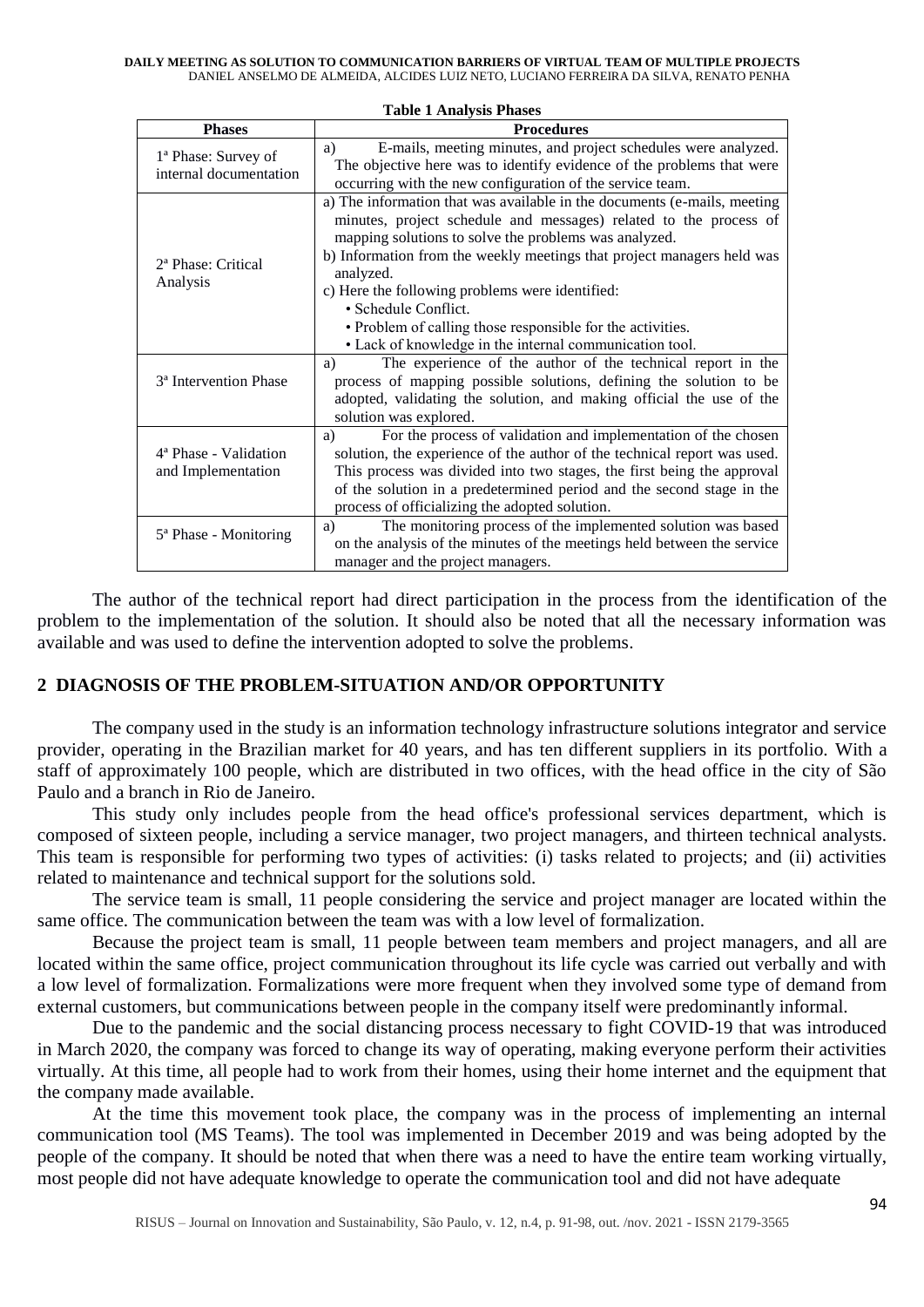computers to perform their activities virtually. Thus, the communication that was done face-to-face, verbally, and informally, started to be done through a messaging tool, which was not very familiar.

Another relevant point was that at this time the company, due to the context of great uncertainties that was established with the new scenario that had been established due to COVID-19, decided to reduce the team. Thus, the team that was composed by 16 people, including the service manager, now has 11 people. In this case, all project tasks that were being performed by people had to be relocated to other people, that is, it was necessary to replan the allocation of people within each project.

A relevant aspect in the studied company is that it makes full use of the traditional (predictive) project management approach, so it monitored the project's evolution, the problems, and risks of the project portfolio through weekly meetings. These meetings were aimed at monitoring the status of projects, identifying problems, identifying risks, and aligning the allocation of people to their tasks.

Based on this scenario, it was observed how the actions and negotiations were carried out during the period of March 2020 and August 2020 to solve the problems of managing the virtual team. When the company decreed that all people had to carry out their activities virtually (home office), due to the social distancing necessary because of COVID-19, that was when some problems related to the allocation of people in project tasks began to appear, Due to schedule conflict for executing project tasks, there was a problem with delivery of equipment to our customers causing delays in the project schedule.

Problems were identified in the weekly project follow-up meetings when project managers reported problems with schedule conflicts of the analysts responsible for performing the project tasks, the problem of communicating with the analysts that were happening frequently in the meetings that took place in the period of March 2020. Each issue affected the projects in some way as shown in Table 2.

| $1$ avie $2$ impacts of proplems    |                                                                                                                                                                                                                                                                                                                                                    |  |
|-------------------------------------|----------------------------------------------------------------------------------------------------------------------------------------------------------------------------------------------------------------------------------------------------------------------------------------------------------------------------------------------------|--|
| <b>Problems</b>                     | <b>Impacts</b>                                                                                                                                                                                                                                                                                                                                     |  |
| Schedule<br>Conflict                | • Has a direct impact on the project schedule, as an analyst responsible for performing<br>a task had two tasks to be performed at the same time.<br>• We had 20% more projects finishing after the scheduled date.<br>• Impacts on customer satisfaction, as one of the tasks that were scheduled to be<br>performed, had to be rescheduled.      |  |
| Access the<br>people on<br>the team | • Impacts on the delay for the allocation of people in their tasks, on the start time of<br>the task, to be performed, consequently, on the delay of the project schedule.<br>• Impacts on the delay to be able to carry out some technical understanding about a<br>project activity that was going to execute or that had already been executed. |  |
| Lack of<br>knowledge<br>in the tool | • Directly impacts the involvement of people to perform project tasks, such as a<br>technical meeting with the end customer or some internal alignment to clarify some<br>point of the project.<br>• Directly impacts the alignment of project status, the evolution of activities (e.g.<br>delivery of equipment).                                |  |

#### **Table 2 Impacts of problems**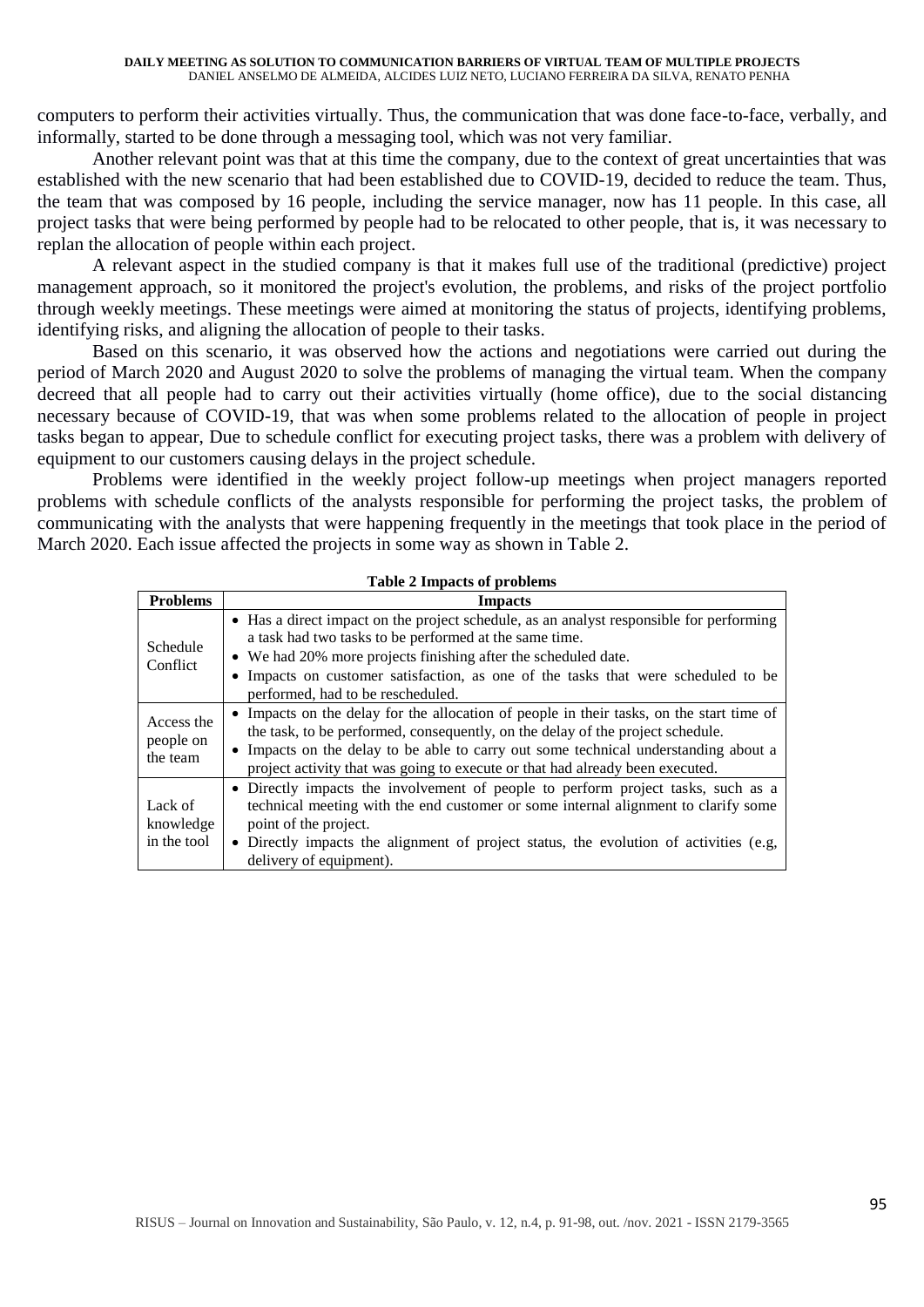#### **3 Solutions and Results**

At the beginning of April 2020, in one of the meetings to monitor the status of the portfolio of ongoing projects, the service manager asked the project managers to raise suggestions for possible solutions to the problems that were occurring. At the status meeting for subsequent projects, the service manager scheduled a session, on a different date from the date of the status meeting, where we made presentations on the solutions, we had come up with to solve the problems we were facing.

At this meeting, where possible solutions were presented, there was a discussion between the participants, the service manager, and the two project managers, to identify the strengths and weaknesses of each solution. As a result of this meeting, the most favorable option for solving the problem was the adoption of daily meetings. The benefit that was most relevant for this option to be adopted was that it would be possible to give visibility to all the tasks that were in progress for the entire team and with this, it would be possible to act quickly on any problem. The downside of this action would be that we would have the entire team allocated in an internal

meeting, and this would represent a 25% increase in the allocation of people in an activity that is not directly linked to a project.

The daily meeting was structured to carrying out the daily meetings, consisting of the following blocks: list of new projects, list of ongoing projects, and related activities support and maintenance. Each of these steps is subdivided by the customer and for each customer, it was necessary to identify the project, which actions were performed, and which actions would be performed that day. The objectives of each step are listed in Table 3.

| <b>Table 3 - Stages of daily meetings</b> |                                                                                                                                                                                                                                                                                                                                                                                  |  |
|-------------------------------------------|----------------------------------------------------------------------------------------------------------------------------------------------------------------------------------------------------------------------------------------------------------------------------------------------------------------------------------------------------------------------------------|--|
| <b>Stages</b>                             | objetives                                                                                                                                                                                                                                                                                                                                                                        |  |
| List of New<br>Projects                   | • Make the entire team aware of the new projects that would start in the coming<br>weeks:<br>Signaling to the team, responsible for carrying out the tasks of the new project, that                                                                                                                                                                                              |  |
|                                           | they should prepare for the execution of the new project.                                                                                                                                                                                                                                                                                                                        |  |
| List of<br>projects<br>ongoing            | • Present to the entire team all clients and projects in each client that was in<br>progress;<br>Verify that those responsible for executing the project tasks were aware of the<br>schedule and that there was no scheduling conflict;<br>Identify risks, issues, and situations within the project that need to be addressed by<br>the project manager and/or service manager. |  |
| Tasks of<br>support                       | Check the allocation of those responsible for the tasks, verifying that there was no<br>$\bullet$<br>scheduling conflict;<br>Monitor the evolution of dealings with incidents in the customer's environment.                                                                                                                                                                     |  |

With the structure for conducting the meetings defined, we set a period for validating the effectiveness of the daily meetings. During this period, it was observed whether the problems, which were identified in Table 1, were also identified in these meetings and the solution was applied more quickly. It was possible to identify problems related to scheduling conflicts and problems with triggering the people responsible for carrying out project tasks.

As a result, at the end of May 2020, it was concluded that this ritual would be inserted, and all people on the team should participate in it, only in extreme cases (such as urgent appointments with clients and execution of critical tasks) could justify the absence of people from these meetings. It was not difficult to sensitize people on the team about the importance of the new ritual that was introduced, as everyone was being impacted by the problems. Thus, two adjustments were made to the process, the first being the definition that all meetings would be recorded in the Wiki tool, which is available to the entire team involved, with the objective that if someone cannot attend the meeting, that person can consult the records. And the second would be the provision of tutorials for the best use of the tool, which would open space so that it would be possible to ask questions about the tool, sharing knowledge among team members.

The daily meetings brought many benefits to all team. It is possible to emphasize that after the insertion of this new ritual, all problems were resolved, all problems could be identified and treated more quickly than before. What is a previous scenario, without the implementation of the daily meetings, could take a week or more to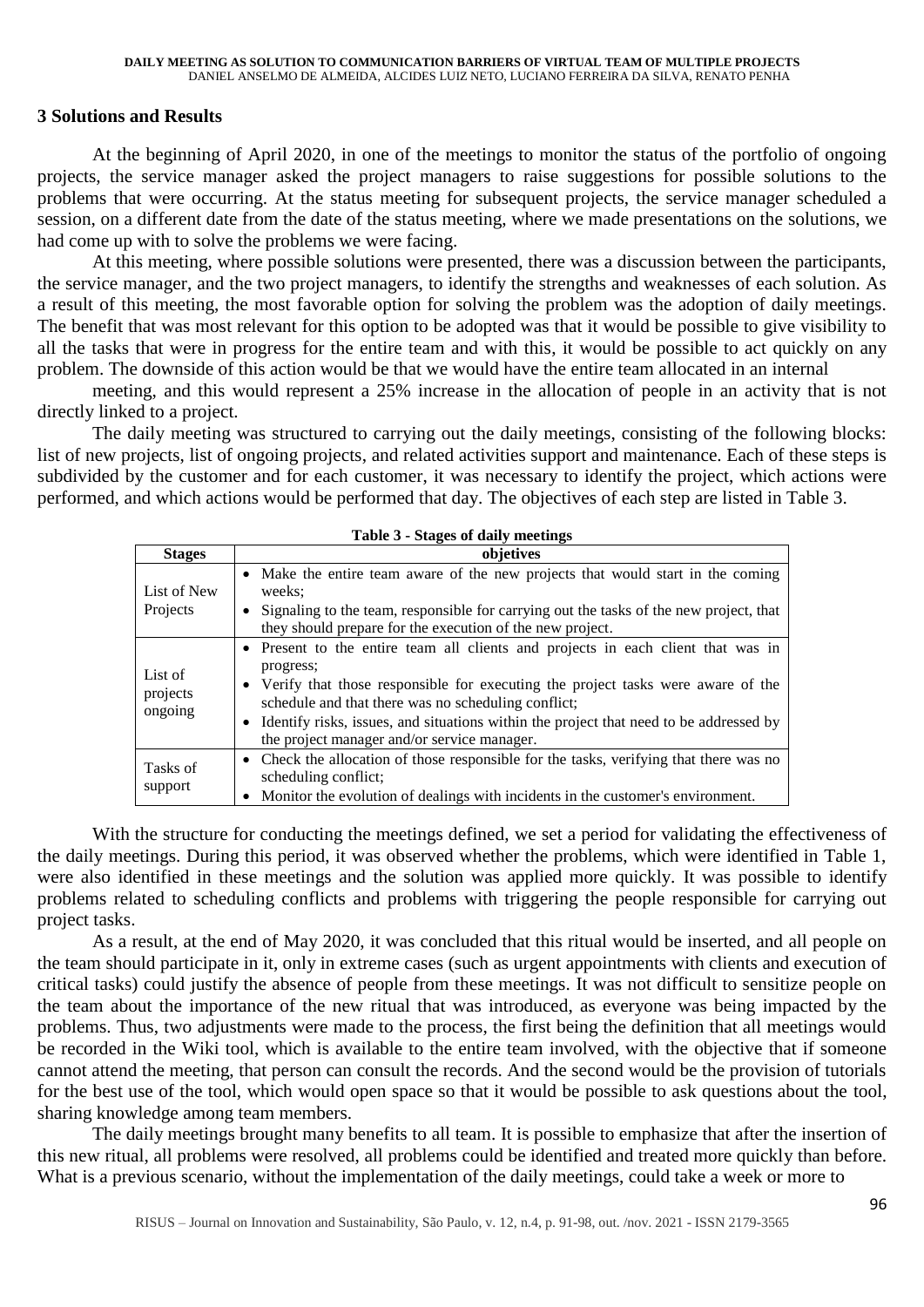#### **DAILY MEETING AS SOLUTION TO COMMUNICATION BARRIERS OF VIRTUAL TEAM OF MULTIPLE PROJECTS** DANIEL ANSELMO DE ALMEIDA, ALCIDES LUIZ NETO, LUCIANO FERREIRA DA SILVA, RENATO PENHA

check the status and effectiveness of the solution, with this new scenario, all the people on the team were monitoring daily the actions that were being performed and even contributing new ideas for solving new problems.

The fact that we have increased by 25% the allocation of people from the service team in an activity, which is not directly related to the execution of a specific project, proved irrelevant when we looked at the projects that were again completed on time again, again having a delay rate of 5% of projects.

### **CONCLUSION**

At the end of this report, it is possible to say that the implementation of the daily meetings managed to address the problems we were facing, which we can summarize in communication problems, as with this new ritual, communication between teams became more effective. By carrying out a daily alignment, this made the objectives of each project, the planning of activities for each person, transmitted more clearly. In addition, at the end of the implementation process, it was evidenced that the problems of using the communication tool were solved as well. Actually, there is na increasing interest in studying and applying geographically distributed agile development (GDAD), and hence the need to review and synthesize the literature on communication challenges (Alzoubi, Y. I., Gill, A. Q., & Al-Ani, 2016); and moreover, to consider the fact that communication is an essential tool for Project Management and Leadership (Zulk, B. G. 2014).,

A relevant aspect in this process of adopting virtual communication tools for team management is knowledge management. Although this aspect has not been studied, opportunities for the application of knowledge management practices were highlighted. Sharing and transferring knowledge are activities facilitated in daily meetings. In this same sense, although the adopted solution does not use a Kanban board, and a ScrumBan was not structured, where the two most used project management approaches in software development are made, we were able to identify similar results. These can be points to be explored in another study, where it is possible to improve communication.

In this way, this technical report contributes in a way that reinforces that the use of daily meetings helps to improve the performance of the team's communication and even to increase the sense of team among the members who know each other.

### **REFERENCES**

Alzoubi, Y. I., Gill, A. Q., & Al-Ani, A. Empirical studies of geographically distributed agile development communication challenges: A systematic review. Information & Management, 53(1), 2016:22–37.

Casey, V., & Richardson, I.. Project management within virtual software teams. 2006 IEEE International Conference on Global Software Engineering*,* 2006:33-42.

Gallego, J. S., Ortiz-Marcos, I., & Ruiz, J. R. Main challenges during project planning when working with virtual teams. Technological Forecasting and Social Change, 2021: 162.

Grander, G., Dal Vesco, D. G., & Ribeiro, I. The Effect of Project Governance And Performance Management On Organizational Strategy: A Multi-Group Analysis Under The Prism Of Performance Indicators. Revista de Gestão e Projetos, 2019, 10(2).

Nunes, J. M., & Infante, M. Pesquisa-ação: uma metodologia de consultoria. FIOCRUZ, 1996.

PMI, Project Management Institute. Guia PMBoK. Project Management Institute Inc., 2008

Reed, A. H., & Knight, L. V. Effect of a virtual project team environment on communication-related project risk. International Journal of Project Management, 28(5), 2010:422-427.

Stray, V., Sjøberg, D. I., & Dybå, T. The daily stand-up meeting: A grounded theory study. Journal of Systems and Software, 114, 2016:101-124.